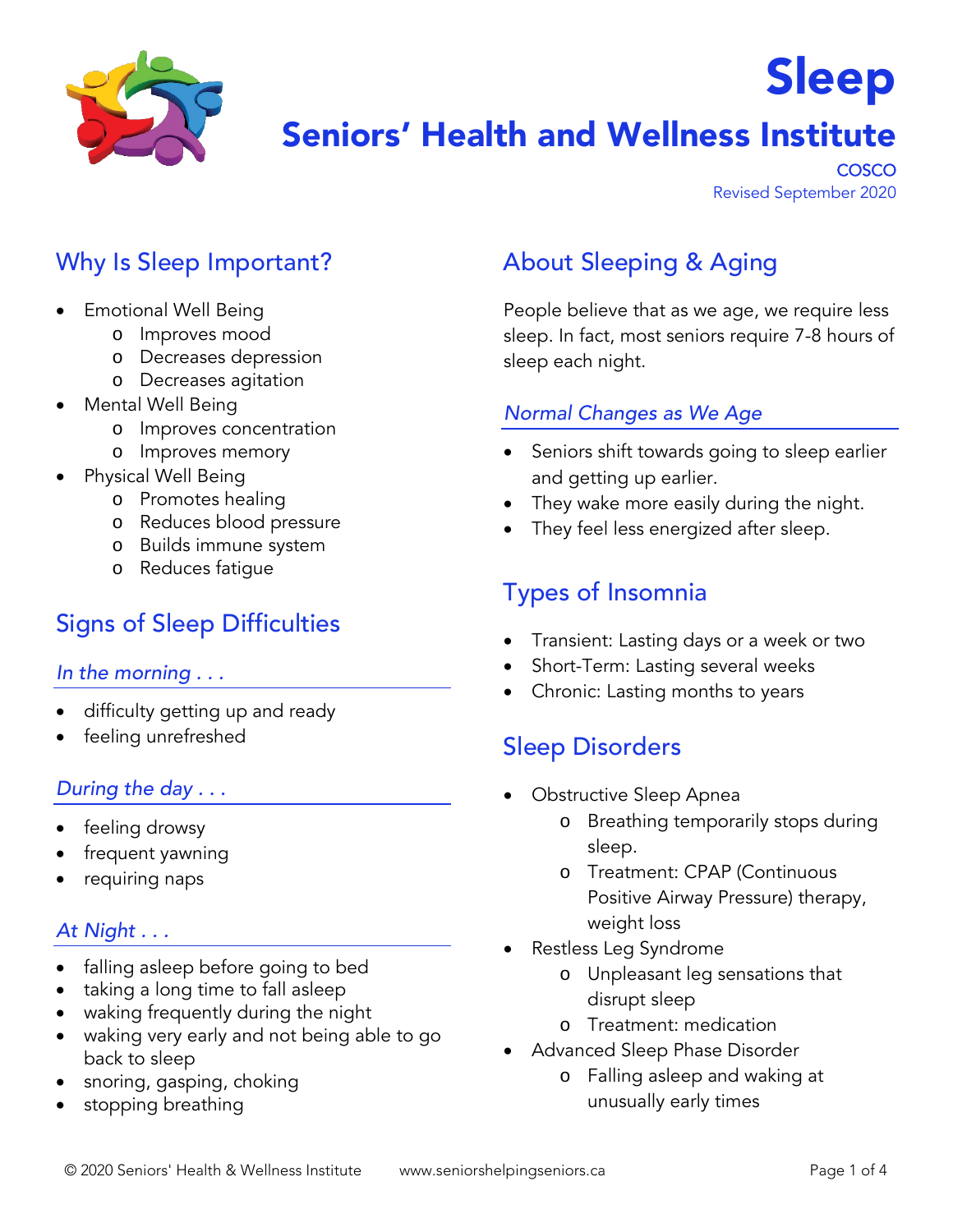# Sleep Hygiene

Sleep Hygiene is the circumstances, routines and habits that affect how well you sleep.

### *Poor Sleep Hygiene*

- Drinking caffeine late in the day.
- Smoking, especially close to bedtime.
- Drinking fluids right before bed.
- Making plans or working out problems while in bed.
- Worrying about not being able to fall asleep.
- Consuming alcohol before bed.
- Eating large meals late at night.
- Exercising right before bed.
- Watching TV in bed.
- Using computers, tablets, cell phones, etc. before bed.
- Napping more than 20 minutes during the day.

### *Good Sleep Hygiene*

- Waking up at the same time each day.
- Sleeping in a comfortable bed.
- Ensuring the room is dark, quiet, and a comfortable temperature.
- Using the bed only for sexual activity and sleep.
- Going to bed only when you are somewhat tired.

### *Tips for a Better Sleep*

- Practicing good sleep hygiene.
- Exercising regularly.
- Eating a balanced diet.
- Getting some sunlight every day.
- Doing a calming activity right before bed.

# What Else Can Be Done?

#### *Professional Help*

- Consult a family doctor if sleep difficulties persist longer than two weeks.
- Keep a log of sleep and activities to show your doctor.

### *Prescription Medications*

- can be habit-forming
- use only as a last resort
- take at the lowest dose possible for the shortest time possible
- effects can last into the next day

### *Natural Sleep Products*

- Melatonin can be effective for changing daily sleep patterns; however, it is not recommended for insomnia except for people who are melatonin deficient.
- Botanically-based products such as chamomile, valerian, and lavender have not been researched enough to prove their effectiveness.
- Magnesium may help reduce leg-cramping.

### *Psychological Treatments*

- Cognitive therapy
- Sleep restriction
- Relaxation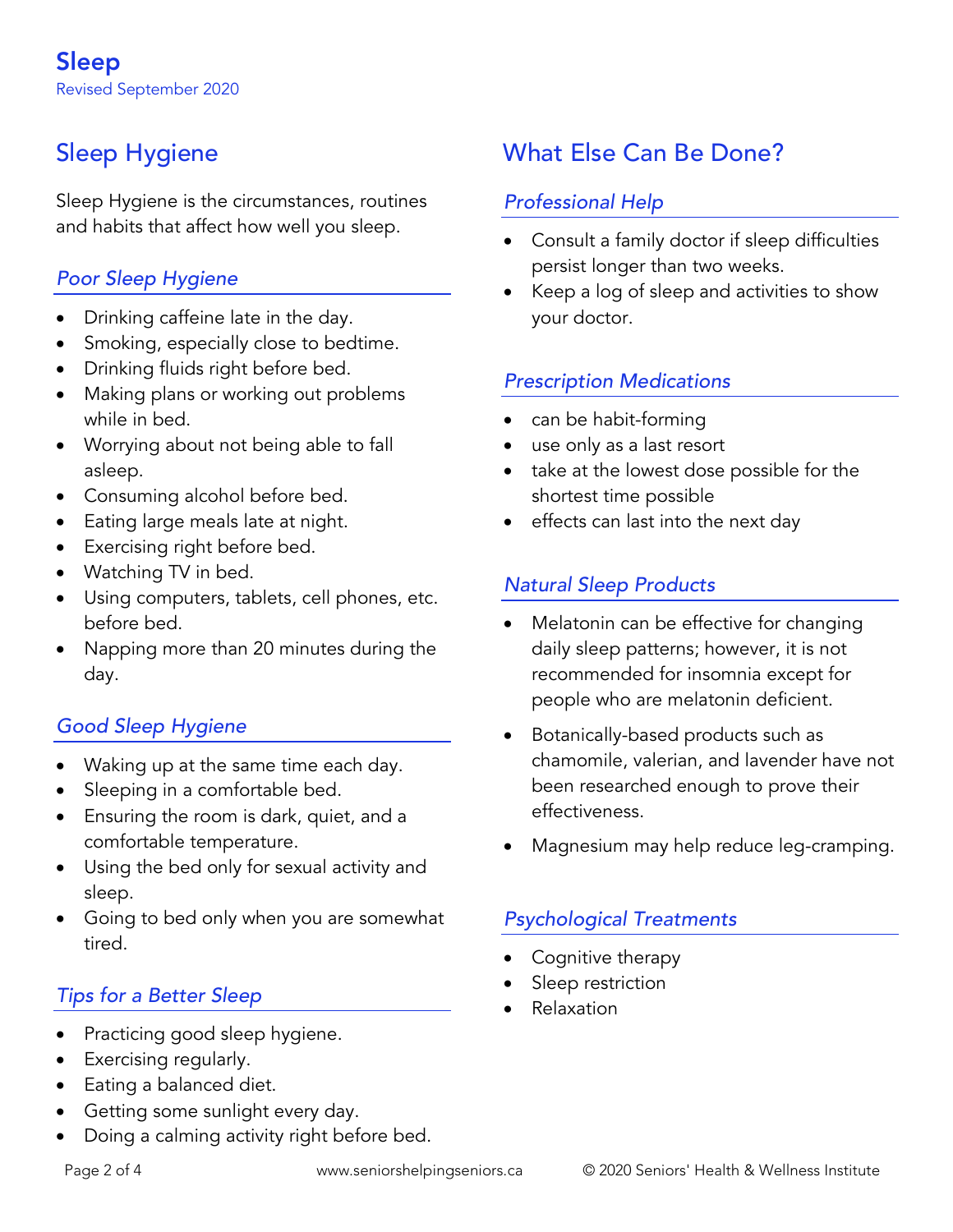### Resources

Canadian Sleep Society Phone: 514-509-2113 Web: css-scs.ca

Sleep Disorder Brochures Web: css-scs.ca/resources/brochures

How to get a good night's sleep without medication [from Geriatric Health and Aging, University of Montreal Hospital]

Web: www.criugm.qc.ca/fichier/pdf/Sleep\_br ochure.pdf

#### National Sleep Foundation (US) Sleep Facts & Information

Web: www.sleepfoundation.org/primarylinks/how-sleep-works

National Sleep Foundation (US) Web: sleepfoundation.org

Sleepwell Web: mysleepwell.ca Information to help people manage insomnia without relying on sleeping pills.

## More About Sleep Apnea

Loud snoring, especially when it's accompanied by daytime fatigue, may be a sign of sleep apnea, a common and potentially serious disorder in which breathing repeatedly stops and starts as you sleep. Untreated sleep apnea can be dangerous and detrimental to your health, so it's important to see a doctor if you suspect that you or a loved one might have it.

What happens: Sleep apnea affects the way you breathe when you're sleeping. In untreated sleep apnea, breathing is briefly interrupted or becomes very shallow during sleep. These breathing pauses typically last between 10 to 20 seconds and can occur up to hundreds of times a night, jolting you out of your natural sleep rhythm.

Consequences: you spend more time in light sleep and less time in the deep, restorative sleep you need to be energetic, mentally sharp, and productive the next day. The chronic sleep deprivation that comes with sleep apnea results in daytime sleepiness, slow reflexes, poor concentration, and an increased risk of accidents. Sleep apnea can also lead to serious health problems over time, including diabetes, high blood pressure, heart disease, stroke, and weight gain.

Treatment: with treatment you can control the symptoms, get your sleep back on track, and start enjoying being refreshed and alert every day.